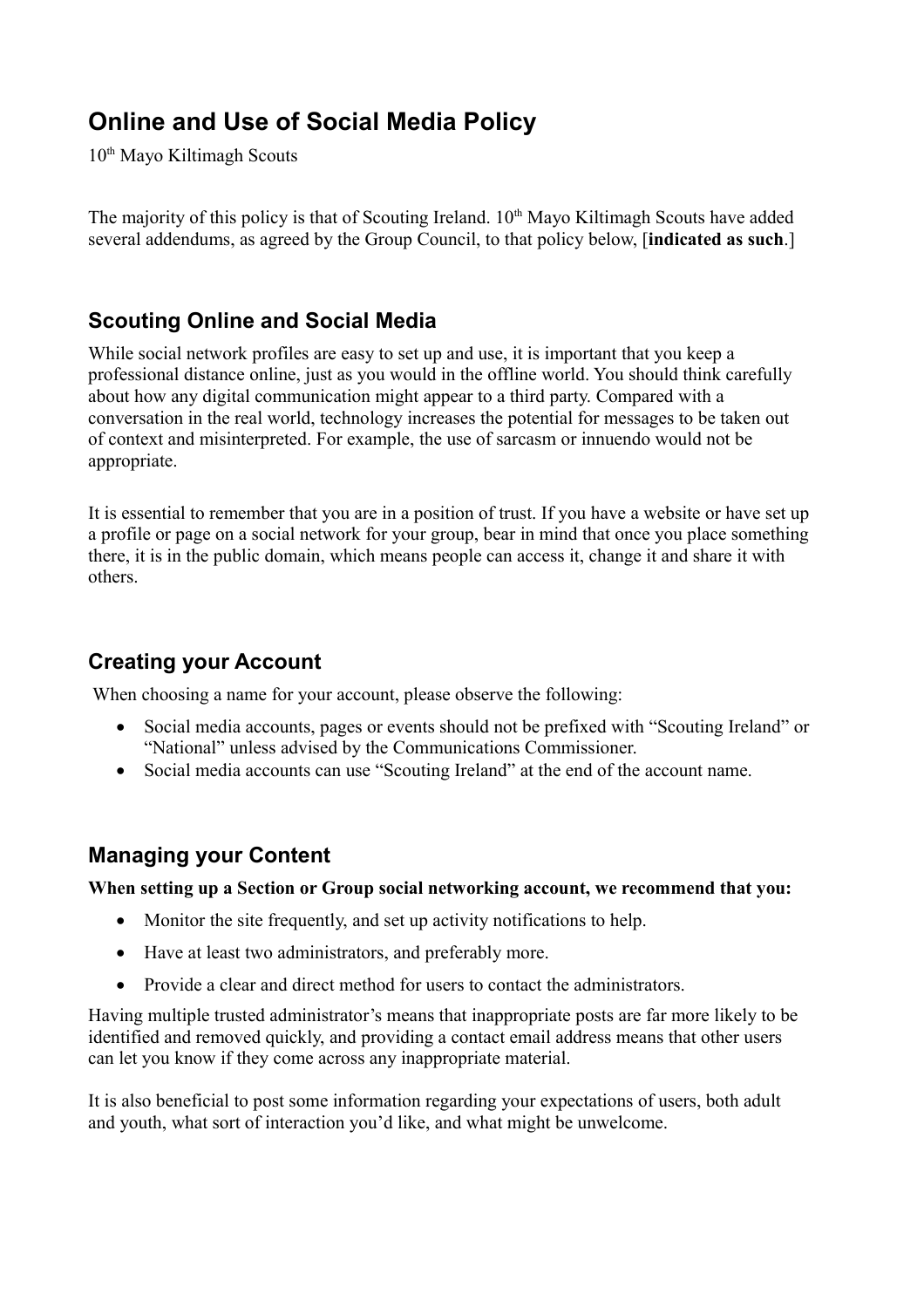### **Guidance for Scouters**

Remember you are in a position of trust as a Scouter.

- Remember that some services have a minimum age requirement. Many have a minimum age of 13, so be aware some members in your section may not be able to join.
- Conduct yourself in an appropriate way, as you would face to face be aware of what you say and how you say it.
- Do not engage in one-to-one conversations with young people via chat facilities or instant messaging, this would preclude the use of messaging apps such as Snap Chat, KIK or any similar apps.
- The use of group chat apps such as WhatsApp is ok, but at least three Adults / Scouters should be included in the group. [**This should always include the section leader and deputy section leader, 10th Mayo]**
- Do not provide personal details about young people on your accounts, such as full names, school names, e-mail addresses, dates of birth, etc.
- Always ensure you have parental permission to use any photos of young people and only use their first names on any caption. This can be obtained from the Scouting Ireland Activities Consent Form (SIF-11/05), which is available from www.scouts.ie (All groups should have a copy of this for each Scout and have it updated annually).
- Only use appropriate photos, the sort that you would be happy putting on a public notice board - remember that everyone can view them.
- If you are concerned about the way a young person is attempting to contact you, report it immediately to your Group Leader (or appropriate member of Scouting Ireland).
- Don't use your personal social networking account to communicate with young people.
- Only set up pages for events, activities or groups for which you are responsible.
- Other advice on best practices for code of behaviour for Scouters can be found in the Scouting Ireland Code of Good Practice document (SID-39/05 refers).
- Failure to follow these guidelines could lead to disciplinary procedures, if in doubt seek advice, contact [communications@scouts.ie](mailto:communications@scouts.ie)

#### **What are inappropriate posts?**

If your content, or that posted by others, contains any of the following, it should be removed from the site immediately and the user should be blocked or reported where possible:

- Pornography or nudity
- Inappropriate language
- Graphic or gratuitous violence
- Sensitive or personal information
- Bullying, intimidation or harassment
- Hate speech, threats or attempts to incite violence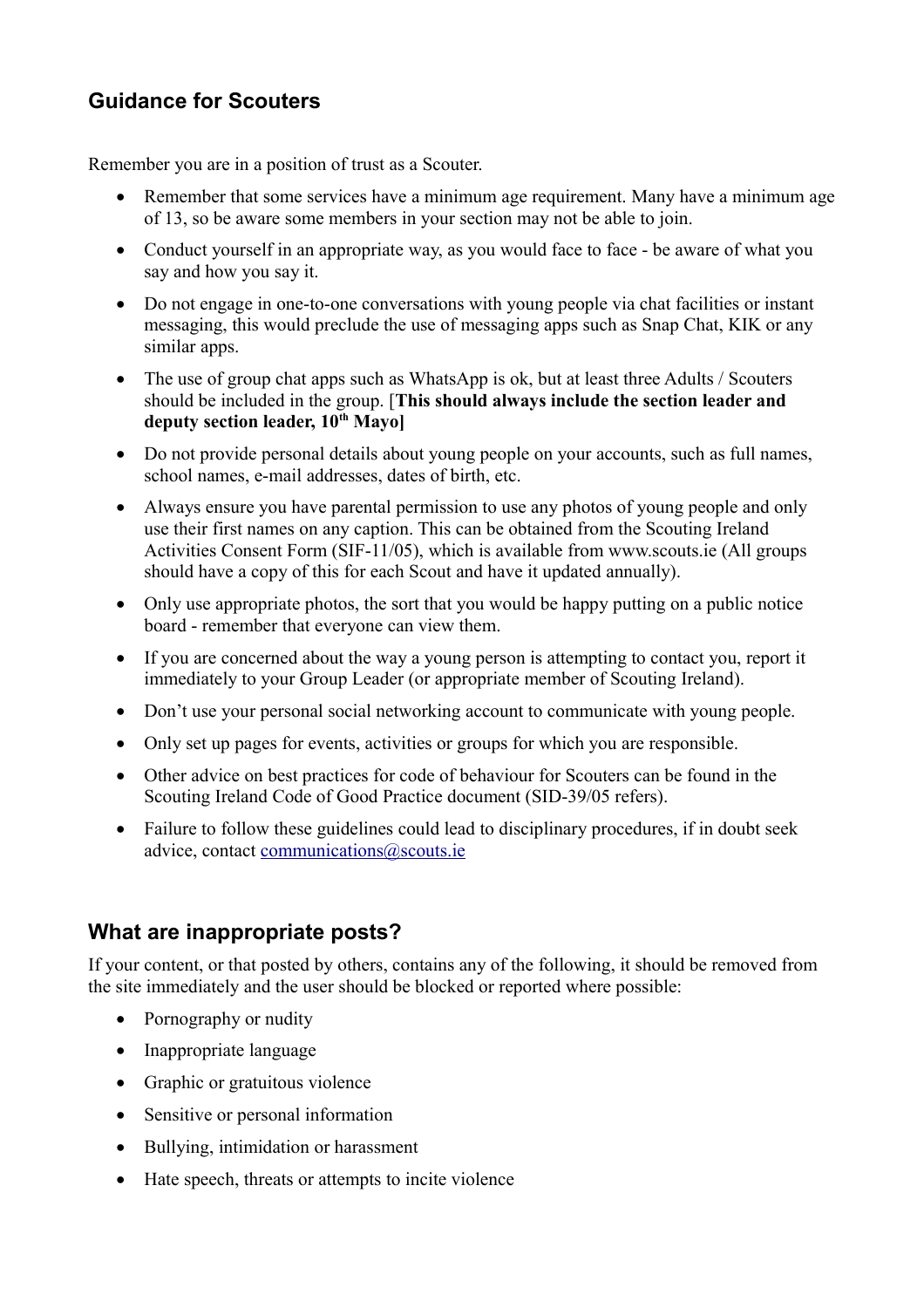- Unlawful, misleading, malicious or discriminatory content
- Spam or advertising for a product or service that is not directly related to Scouting

Also remember that posts must comply with the terms of use of whatever website you are using. Occasionally a young user may unthinkingly post something inappropriate. In cases such as these it is fair to give the user a warning, or simply remove the offending post. There would be no need to block or report the user unless the problem persists.

If you find a post that presents you with serious cause for concern, take further action appropriate to the circumstances.

## **What if a post contains criticism of Scouting Ireland [or 10th Mayo]?**

Scouting Ireland encourages and supports constructive criticism and debate amongst its members. Discussions of this nature can help resolve issues for individuals and can also provide excellent feedback to Scouting Ireland's management on areas where we need to improve.

However, we do ask that our members be mindful when posting criticism online, individuals should never be named in public posts, be aware that online posts can be seen by any number of other users, if a user has a genuine complaint, please advise them to follow correct procedures as per Scouting Ireland's policies and procedures. You can also e-mail [communications@scouts.ie](mailto:communications@scouts.ie) **[or contact your Group Leader]** if you have discovered content, either positive or negative, that you think Scouting Ireland **[or 10th Mayo]** should know about.

## **Additional Contacts**

If you have a concern about the health safety and well-being of a youth member please contact the Child Protection Officer in Scouting Ireland National Office on 01 4956300 or e-mail [cpo@scouts.ie.](mailto:cpo@scouts.ie)

## **Further Addendums by 10th Mayo Kiltimagh Scouts**

- Adult Scouters should under no circumstances correspond with youth members in personal social media groups.
- Personal social media should not be used, by youth members or adult scouters, for the purposes of organising scouting activity.
- Responsibility for contacting parents / youth members remains with the section leader / deputy section leader.
- Whatsapp groups regarding  $10<sup>th</sup>$  Mayo Activity / corresponding with parents should always include at least three adult scouters, to include the section leader and deputy section leader.
- All correspondance with youth members must be cc'd with youth members' parents.
- Without exception all communications / messages sent to any youth will be sent to all age appropriate youths in that group. All communications pertaining to  $10<sup>th</sup>$  Mayo activities should be inclusive of all members of the group i.e. Beavers / Cubs / Scouts. Where possible